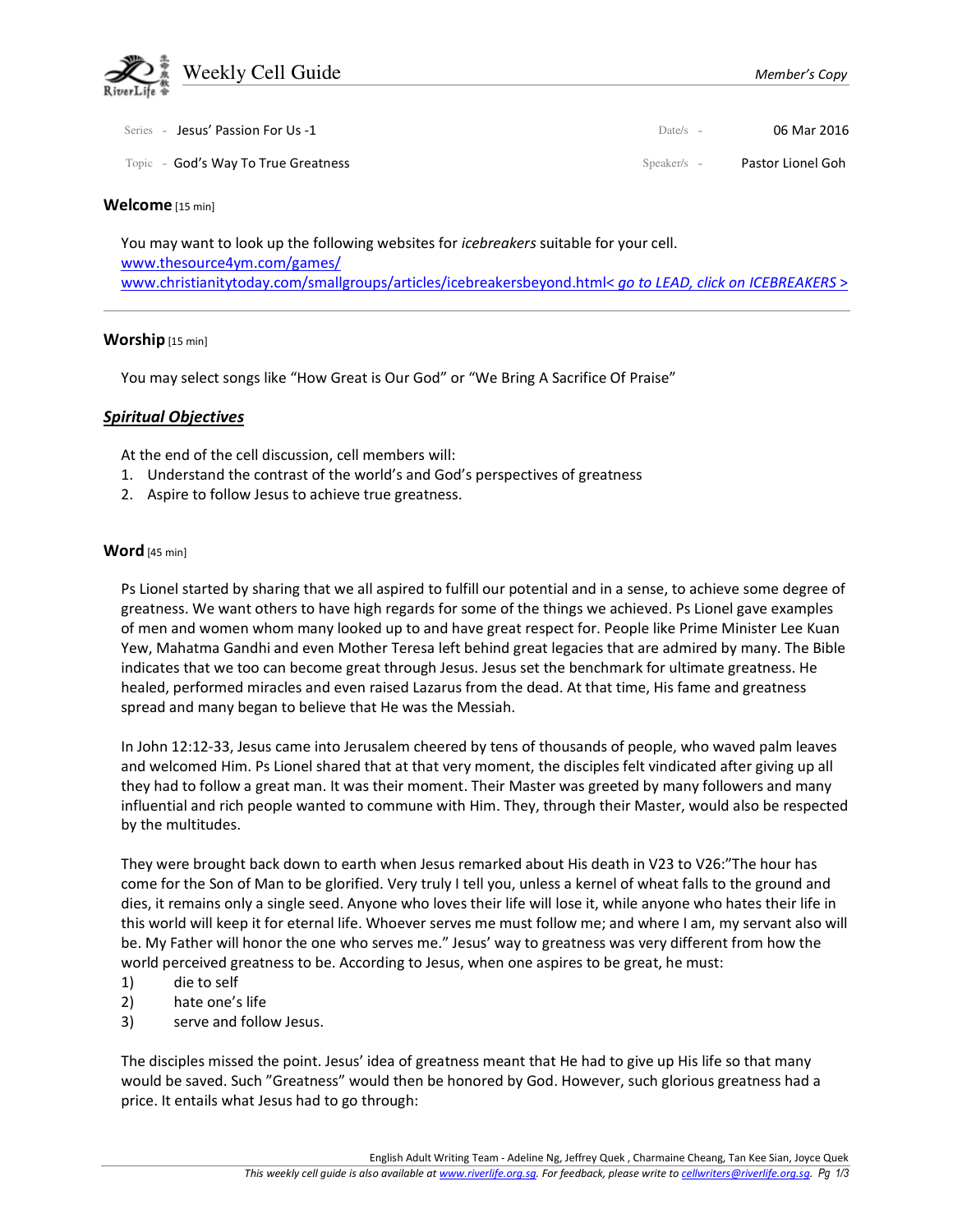

- 1) Physical pain and death
- 2) Emotional shame and rejection
- 3) Spiritual separation from the Father

Ps Lionel concluded that if we aspire to be great in the sight of God, it means walking the same path that Jesus walked. It entails that we deny ourselves, take up the cross and following Him daily. Jesus was willing to endure the cross:

- 1) He was passionate in glorifying God His Father (V28, John 3:16)
- 2) He was passionate in saving the people from their sins (V27, 1 John 4:9-11).

In the end, God exalted Jesus and His own name above all (V28, Phil 2:6-11). The cross is a symbol of dying to ourselves. The Greatness of Christ will last through eternity. Ps Lionel asked the congregation this question: Do we want to be great for here and now or do we want to be great eternally? When one takes the path of true greatness, it takes sacrifice but the reward is eternal life in Christ Jesus. Ps Lionel shared about the life of Jim and Elizabeth Elliot and how the death of Jim Elliot caused the conversion of almost an entire tribe of savages in Ecuador. Jim Elliot died so that many found eternal life in Christ Jesus. This is true greatness. Jesus' life had shown us a greatness that God, and not men, truly honored. What is your choice?

## Discussion Questions

1. Share with the group which part of the sermon strike strikes you most and why? [10 min]

- 2. a. What is GREATNESS? Why do you think many want to be GREAT? [10 min]
	- b. Read John 12:12-33. What does the GREATNESS that Jesus talks about entails? What might be the contrast with the worldly GREATNESS that many in this world pursue? [10 min]

3. Read Philippians 2:6-11. In contrast with the world's perspective on greatness, Jesus modelled for us humility and was obedient to death – even death on a cross. In God's kingdom, God will exalt those who die to self and walk the same path of sacrifice as what Jesus did. Share with the Cell an area in your life that God is telling you to let go and to die to self. [10 min]